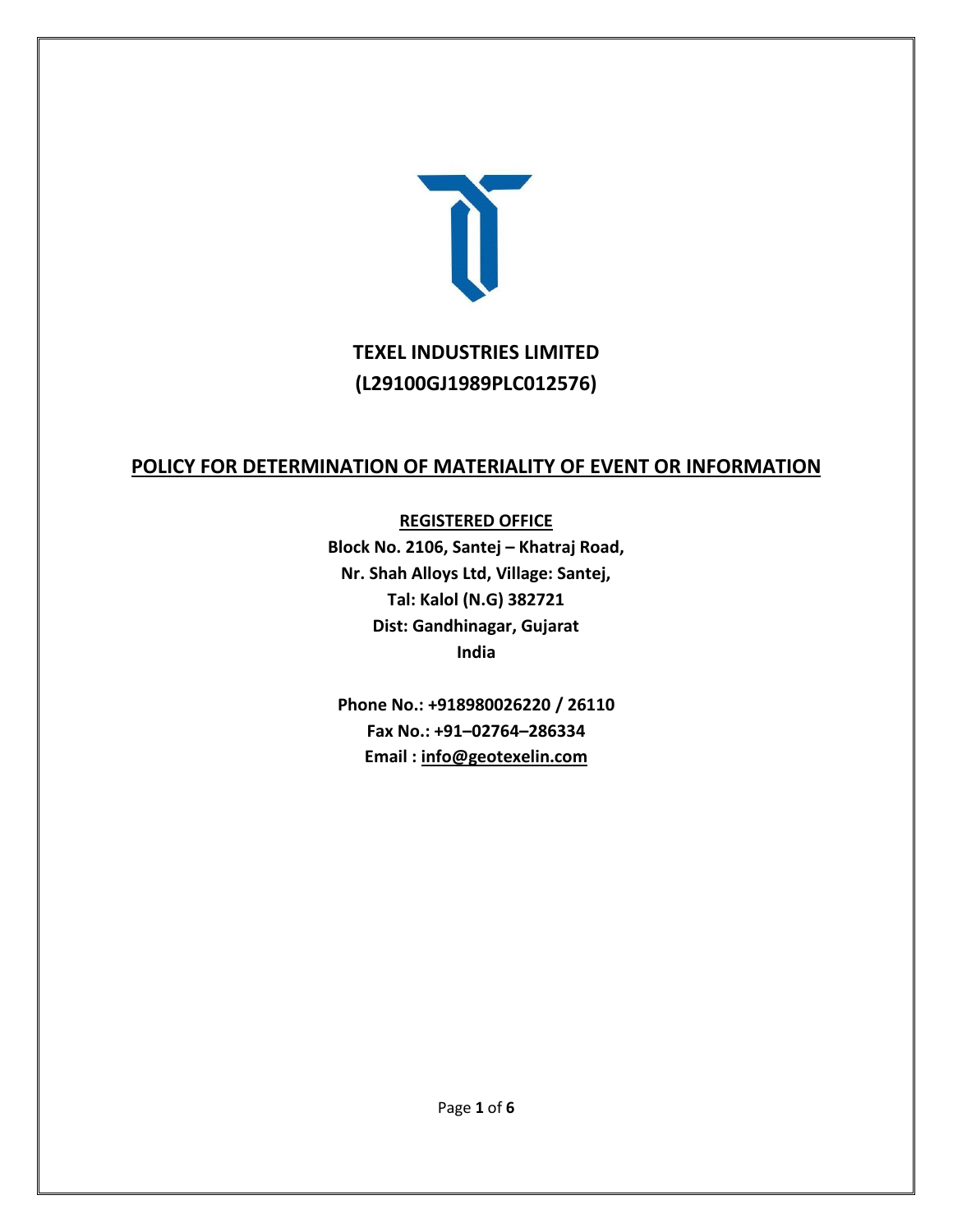# **POLICY FOR DETERMINATION OF MATERIALITY OF EVENT OR INFORMATION**

### **1. LEGAL FRAMEWORK:**

Regulation 30 of the SEBI (Listing Obligations and Disclosure Requirements) Regulations, 2015, as amended (hereinafter referred to as the "Listing Regulations") requires every listed entity to make disclosure of event or information specified under Paras A, B and C of Part A of Schedule III of Regulation 30 of the Listing Regulations which, in the opinion of the Board of Directors of the Company, is material.

Pursuant to Regulation 30(4)(ii) of the Listing Regulations, the Company has to frame a Policy for Determination of Materiality of Event or Information (hereinafter referred to as the "Policy").

In view of the above, the Policy for Determination of Materiality of Event or Information (hereinafter referred to as "This Policy") was formulated by the Board of Directors of the Company in accordance with Regulation 30 of the Listing Regulations with respect to determination of materiality of event or information and disclosure of material event or information to the Stock Exchange.

In order to align it with the amendments notified by SEBI from time to time in Regulation 30 of the Listing Regulations, the Board of Directors of the Company in its meeting held on 9<sup>th</sup> February, 2021 has approved and adopted the revised Policy for Determination of Materiality of Event or Information. This revised Policy shall be effective with immediate effect and it shall be hosted on the website of the Company.

### **2. OBJECTIVE:**

The objective of this Policy is to provide guidelines to the management of Texel Industries Limited for determining the materiality of event or information based on the criteria specified in Regulation 30 of the Listing Regulations and also to ensure that timely and adequate disclosure of events or information are made to the Stock Exchange.

### **3. DEFINITIONS:**

- "**Act"** shall mean the Companies Act, 2013 and the Rules framed thereunder, including any modifications, clarifications, circulars or re-enactment thereof.
- **"Board"** means the Board of Directors of the Company.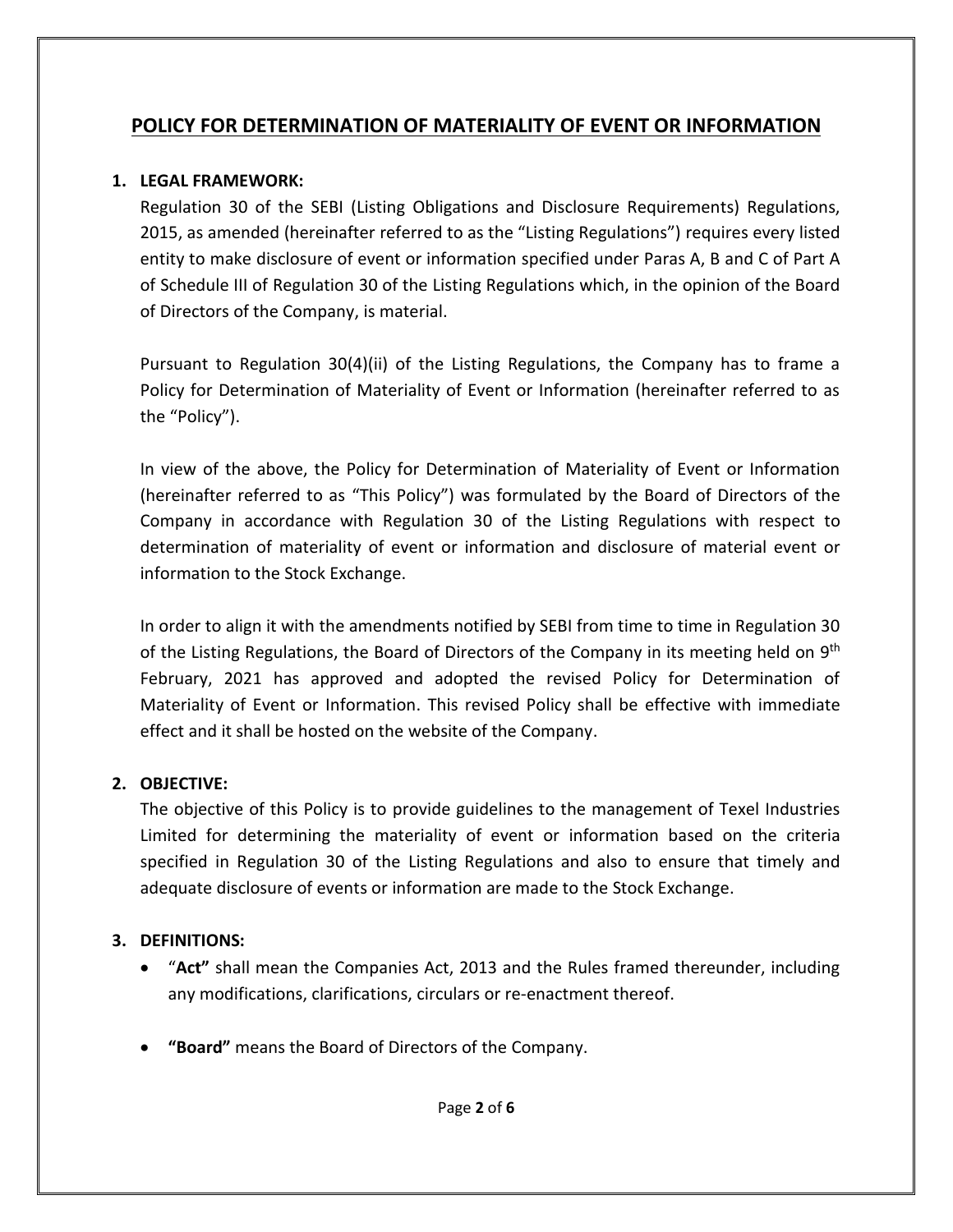- **"Company"** means Texel Industries Limited.
- **"Compliance Officer"** means the Company Secretary of the Company.
- **"Key Managerial Personnel"** means key managerial personnel as defined in sub section (51) of Section 2 of the Act.
- **"Listing Regulations / Regulations"** means Securities and Exchange Board of India (Listing Obligations and Disclosure Requirements) Regulations, 2015 including any modifications, clarifications, circulars or re-enactment thereof.
- **"Material Event or Information"** shall mean event or information that are specified under Para A, Para B and Para C of Part A of Schedule III of Regulation 30 of the Listing Regulations or as may be determined in terms of Clause 4 and Clause 5 of this Policy. In the Policy, the words, "material" and "materiality" shall be construed accordingly.
- **"Policy" or "This Policy"** means the "Policy for Determination of Materiality of Event or Information".
- **"Stock Exchange"** means BSE Limited, where the equity shares of the Company are listed.
- **"SEBI"** means Securities and Exchange Board of India.

All other terms and expressions not defined herein shall have the same meaning as defined in the Companies Act 2013, the Listing Regulations, the Securities Contracts (Regulation) Act, 1956 and / or the rules and regulations made thereunder or any other applicable laws or regulations to the extent applicable to the Company.

**4. EVENTS OR INFORMATION WHICH ARE DEEMED TO BE MATERIAL EVENTS OR INFORMATION:**

The events or information, which are specified in Para A of Part A of Schedule III of Regulation 30 of the Listing Regulations (as applicable from time to time) without any application of the guidelines for materiality of events or information as specified in subregulation (2) of Regulation 30 of the Listing Regulations, are "deemed" to be material event or information.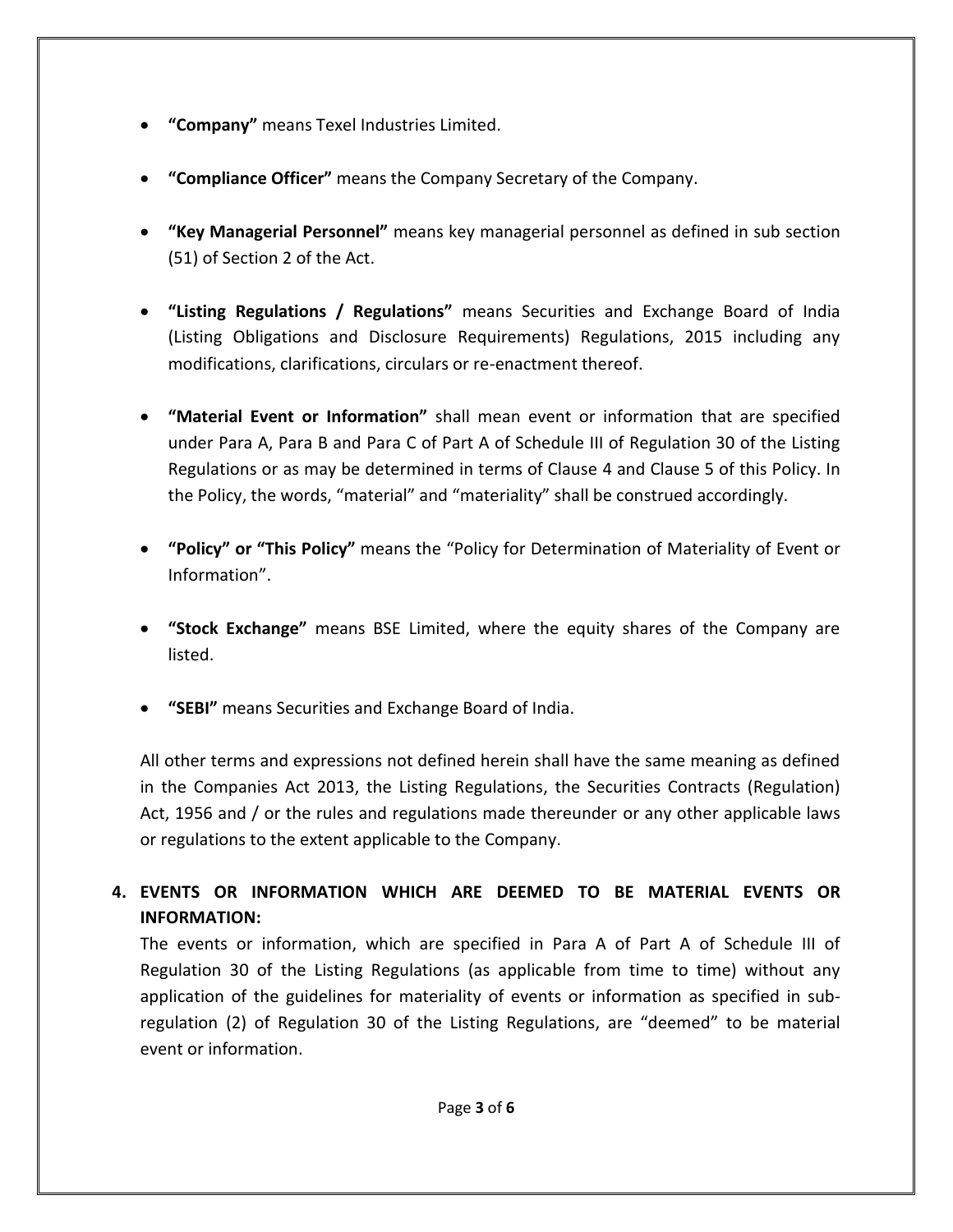### **5. EVENTS OR INFORMATION WHICH ARE DEPENDENT ON APPLICATION OF GUIDELINES FOR MATERIALITY OF EVENTS OR INFORMATION:**

The events or information which are specified in Para B of Part A of Schedule III of Regulation 30 of the Listing Regulations (as applicable from time to time) are material subject to application of guidelines for materiality of events or information, as laid down herein below:

#### **GUIDELINES FOR DETERMINING MATERIALITY OF EVENTS OR INFORMATION:**

The Company shall consider the following criteria, as mentioned in Regulation 30(4) of the Listing Regulations (as given hereunder), for determination of materiality of events or information which are specified in Para B of Part A of Schedule III of Regulation 30 of the Listing Regulations (as applicable from time to time):

- a. the omission of an event or information, which is likely to result in discontinuity or alteration of event or information already available publicly; or
- b. the omission of an event or information is likely to result in significant market reaction if the said omission came to light at a later date;
- c. in case where the criteria specified in sub-clauses (a) and (b) hereinabove are not applicable, an event or information may be treated as being material if in the opinion of the Board of Directors of the Company, the event or information is considered material.

#### **6. ANY OTHER INFORMATION OR EVENT WHICH IS TO BE DISCLOSED BY THE COMPANY:**

The Company shall disclose any other information or events which are specified in Para C of Part A of Schedule III of Regulation 30 of the Listing Regulations (as applicable from time to time) and also any other information which is exclusively known to the Company which may be necessary to enable the holders of securities of the Company to appraise its position and to avoid the establishment of a false market in such securities.

The Company shall disclose all events or information with respect to its Subsidiary(ies) which are material for the Company.

In addition to the events or information specified in Paras A, B & C of Schedule III of Regulation 30 of the Listing Regulations, the Company may disclose other events or information as specified by the Board from time to time.

#### **7. DISCLOSURE OF EVENT OR INFORMATION TO STOCK EXCHANGE:**

a.) The Company shall disclose to Stock Exchange all the applicable material event or information as specified in Part A of Schedule III of Regulation 30 of the Listing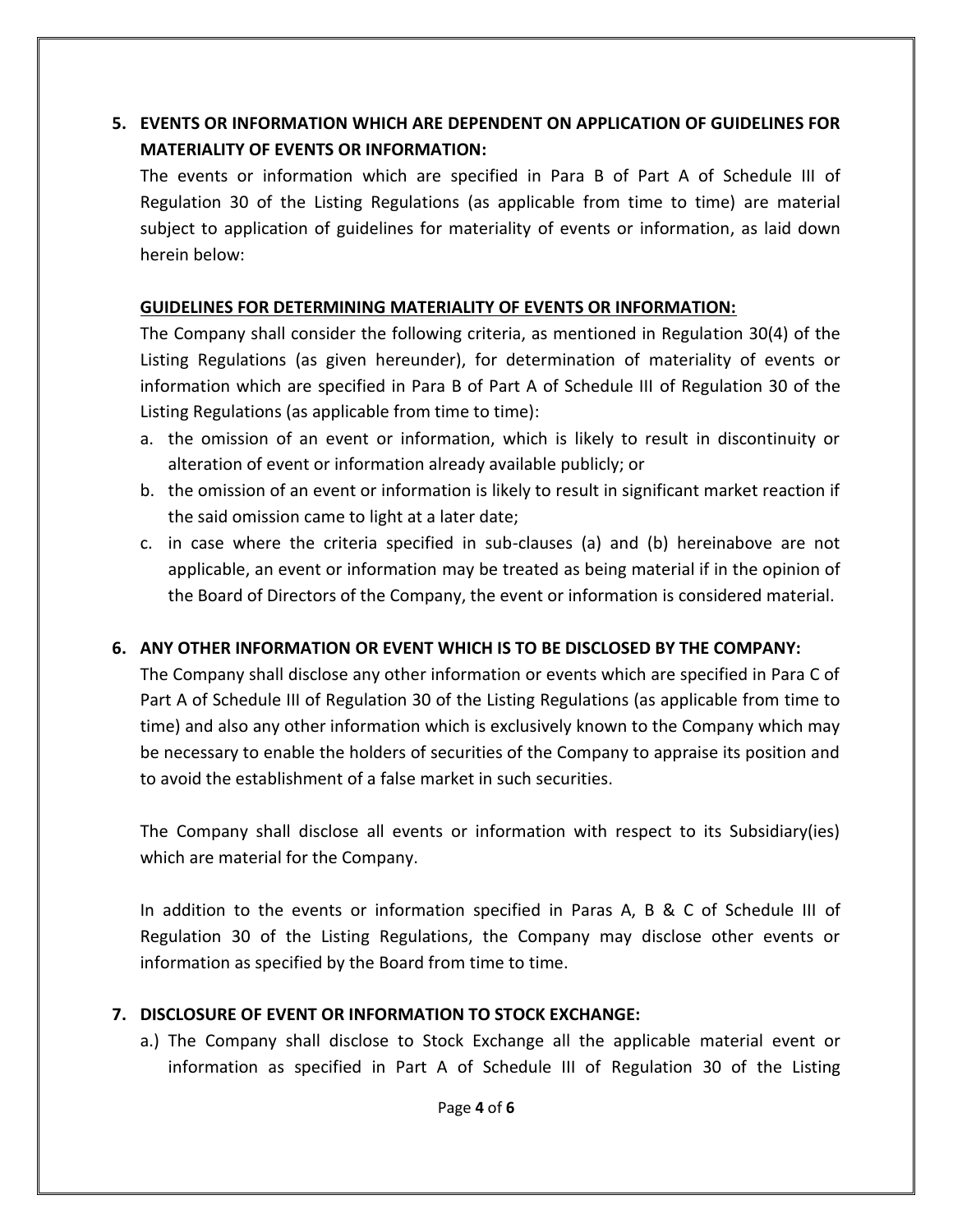Regulations, as soon as reasonably possible and not later than 24 hours from the occurrence of such event or information. Provided that in case the disclosure is made after twenty four hours of occurrence of the event or information, the Company shall along with such disclosures, provide explanation for delay.

Provided further that with respect to the applicable events or information specified in sub-para 4 of Para A of Part A of Schedule III of Regulation 30 of the Listing Regulations, the disclosure shall be made to Stock Exchange within thirty minutes of the conclusion of the Board Meeting.

- b.) The Company shall, with respect to disclosures made under this Policy, make updated disclosures regarding material developments on a regular basis, till such time the event is resolved/closed, with relevant explanations.
- c.) The Company shall disclose on its website all such events or information which have been disseminated to the Stock Exchange under this Policy and such disclosures shall be hosted on the website of the Company for a minimum period of five years and thereafter as per the Archival Policy of the Company, as disclosed on its website.

## **8. AUTHORITY TO DETERMINE MATERIALITY OF AN EVENT OR INFORMATION AND TO MAKE DISCLOSURES OF THE SAME TO STOCK EXCHANGE:**

The Company Secretary of the Company is authorized for the purpose of determining the materiality of an event or information and also for the purpose of making disclosures to Stock Exchange under this Policy. The contact details of the Company Secretary is available on the website of the Company.

The materiality of events or information outlined above are indicative in nature. There may be a likelihood of some unforeseen events or information emerging due to the prevailing business scenario from time to time. Hence, the Company Secretary should exercise his/her own judgment while assessing the materiality of events or information associated with the Company.

#### **9. SCOPE AND LIMITATION:**

This Policy is framed based on the provisions of the SEBI (Listing Obligations and Disclosure Requirements) Regulations, 2015, notified on September 2, 2015 and amended by SEBI from time to time.